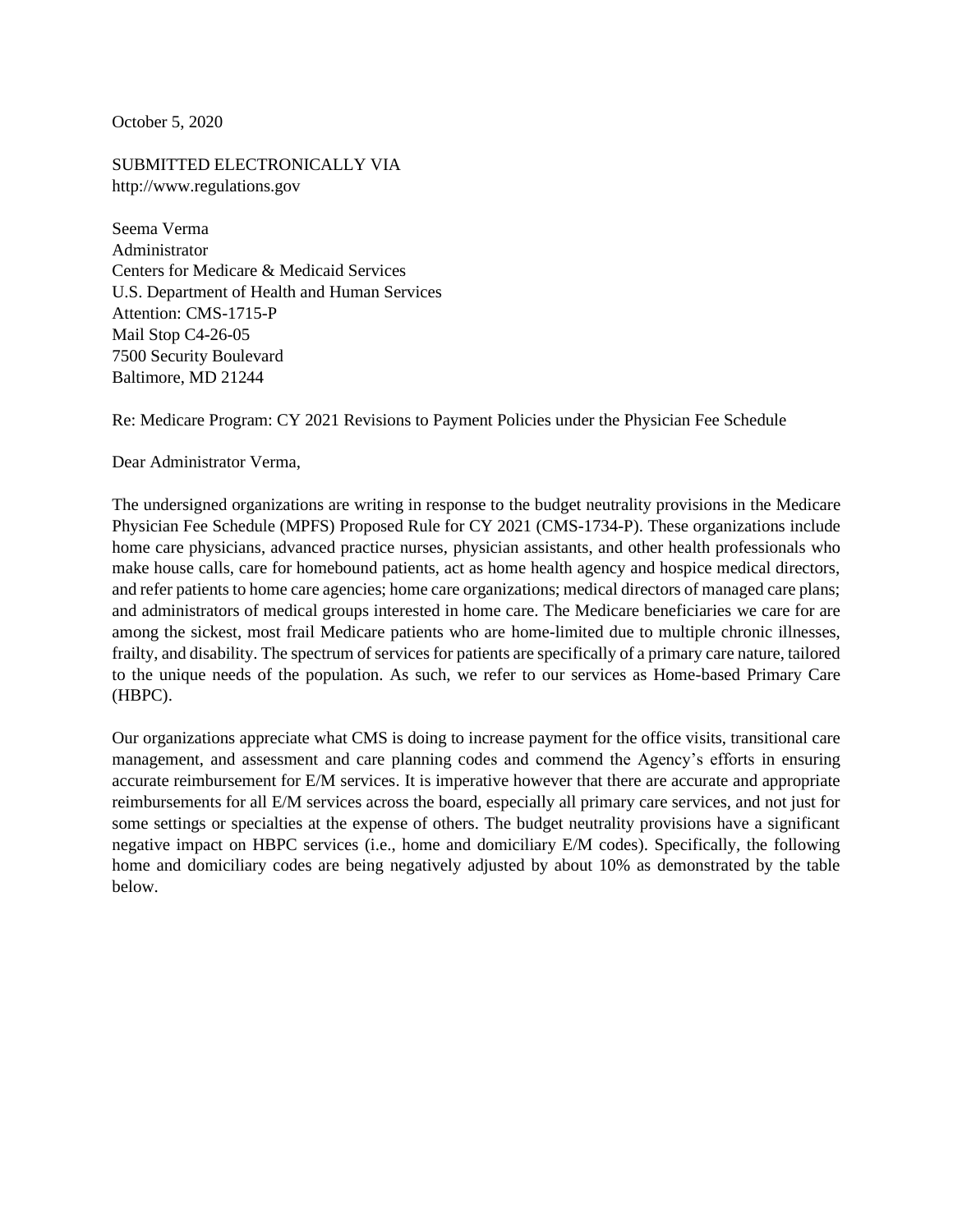|                |                    |              |          | <b>Payment Rates</b> |           | 2018            |               |
|----------------|--------------------|--------------|----------|----------------------|-----------|-----------------|---------------|
|                |                    | <b>HCPCS</b> | 2020     | 2021                 | Pct. Chg. | <b>ALLOWED</b>  |               |
| <b>Setting</b> | Patient            |              |          |                      |           | <b>SERVICES</b> | 2018 PAYMENT  |
|                |                    | 99324        | \$55.58  | \$50.00              | $-10.0%$  | 51,069          | \$2,015,328   |
|                |                    | 99325        | \$80.84  | \$73.55              | $-9.0\%$  | 51,991          | \$2,987,429   |
|                | New                | 99326        | \$140.75 | \$129.04             | $-8.3%$   | 57,719          | \$5,554,900   |
|                |                    | 99327        | \$189.11 | \$173.24             | $-8.4%$   | 64,058          | \$8,114,860   |
| Domiciliary    |                    | 99328        | \$223.76 | \$204.21             | $-8.7%$   | 40,211          | \$5,991,020   |
|                |                    | 99334        | \$61.35  | \$56.78              | $-7.5%$   | 481,904         | \$20,314,183  |
|                | <b>Established</b> | 99335        | \$97.08  | \$89.36              | $-8.0%$   | 1,148,532       | \$75,387,582  |
|                |                    | 99336        | \$137.14 | \$126.78             | $-7.6%$   | 1,566,395       | \$144,144,634 |
|                |                    | 99337        | \$197.77 | \$181.95             | $-8.0\%$  | 483,719         | \$63,866,723  |
|                |                    | 99341        | \$55.58  | \$50.33              | $-9.5%$   | 14,454          | \$551,595     |
|                |                    | 99342        | \$79.76  | \$71.62              | $-10.2%$  | 43,430          | \$2,510,162   |
|                | New                | 99343        | \$131.01 | \$118.07             | $-9.9%$   | 56,213          | \$5,190,517   |
| Home           |                    | 99344        | \$185.86 | \$170.66             | $-8.2%$   | 72,743          | \$8,952,846   |
|                |                    | 99345        | \$226.28 | \$207.76             | $-8.2%$   | 65,393          | \$9,947,580   |
|                |                    | 99347        | \$55.58  | \$50.97              | $-8.3%$   | 196,332         | \$8,003,874   |
|                | <b>Established</b> | 99348        | \$85.53  | \$78.07              | $-8.7%$   | 500,760         | \$30,217,749  |
|                |                    | 99349        | \$131.01 | \$120.98             | $-7.7%$   | 1,122,906       | \$99,673,125  |
|                |                    | 99350        | \$182.61 | \$167.75             | $-8.1%$   | 430,700         | \$53,518,649  |

These codes are used to support the delivery of primary care services in home and community settings, bringing care to the patient in a safe and comfortable setting. Beneficiaries who receive HBPC services are complex and frail and the population that is at highest-risk for COVID-19 illness and death. HPBC practices are uniquely situated to mitigate the risk and spread of COVID-19 and other potentially widespread communicable diseases by keeping beneficiaries in their homes and out of higher-risk settings. During COVID-19, home-based care teams have demonstrated the ability to limit exposure risk for these vulnerable populations while continuing to provide medical care and manage beneficiaries' condition using telemedicine and advanced technology. Medical care delivered in the home creates value on many levels and accomplishes outcomes that would be difficult to obtain in a traditional care setting alone.

| <b>High-Touch Care</b>                                                                                                    | <b>Patient-Centered</b><br><b>Medical Care</b>                                                    | <b>Improved Outcomes</b>                                                                           | <b>Patient Safety and</b><br><b>Supports</b>                                                                                                                    |  |
|---------------------------------------------------------------------------------------------------------------------------|---------------------------------------------------------------------------------------------------|----------------------------------------------------------------------------------------------------|-----------------------------------------------------------------------------------------------------------------------------------------------------------------|--|
| • Integrated primary<br>care and complex<br>care management<br>for medically<br>complex and<br>vulnerable<br>populations. | • Care teams arrange<br>for home medical<br>equipment, wound<br>care, x-rays, and<br>blood tests. | . Home-based care<br>helps decrease<br>unnecessary 911<br>calls, ED visits, and<br>hospital stays. | · Home-based care<br>teams are able to<br>ensure patient<br>safety and identify<br>and arrange for<br>necessary social<br>supports based on<br>patients' needs. |  |

HBPC is already relatively underpaid as it relates to time and complexity due to the logistics of providing home and domiciliary E/M visits. Many HBPC practices often rely on alternative funding sources to help mitigate this undervaluation, which can be in the form of grants or subsidized support from larger health systems. Further reductions to these codes threaten access to primary care services for the frailest and sickest population that often also lacks appropriate social and/or technological supports to care. This negative adjustment makes it difficult for physicians to continue providing care for this patient population as the sustainability of their practice is heavily dependent upon reimbursement for home and domiciliary E/M codes.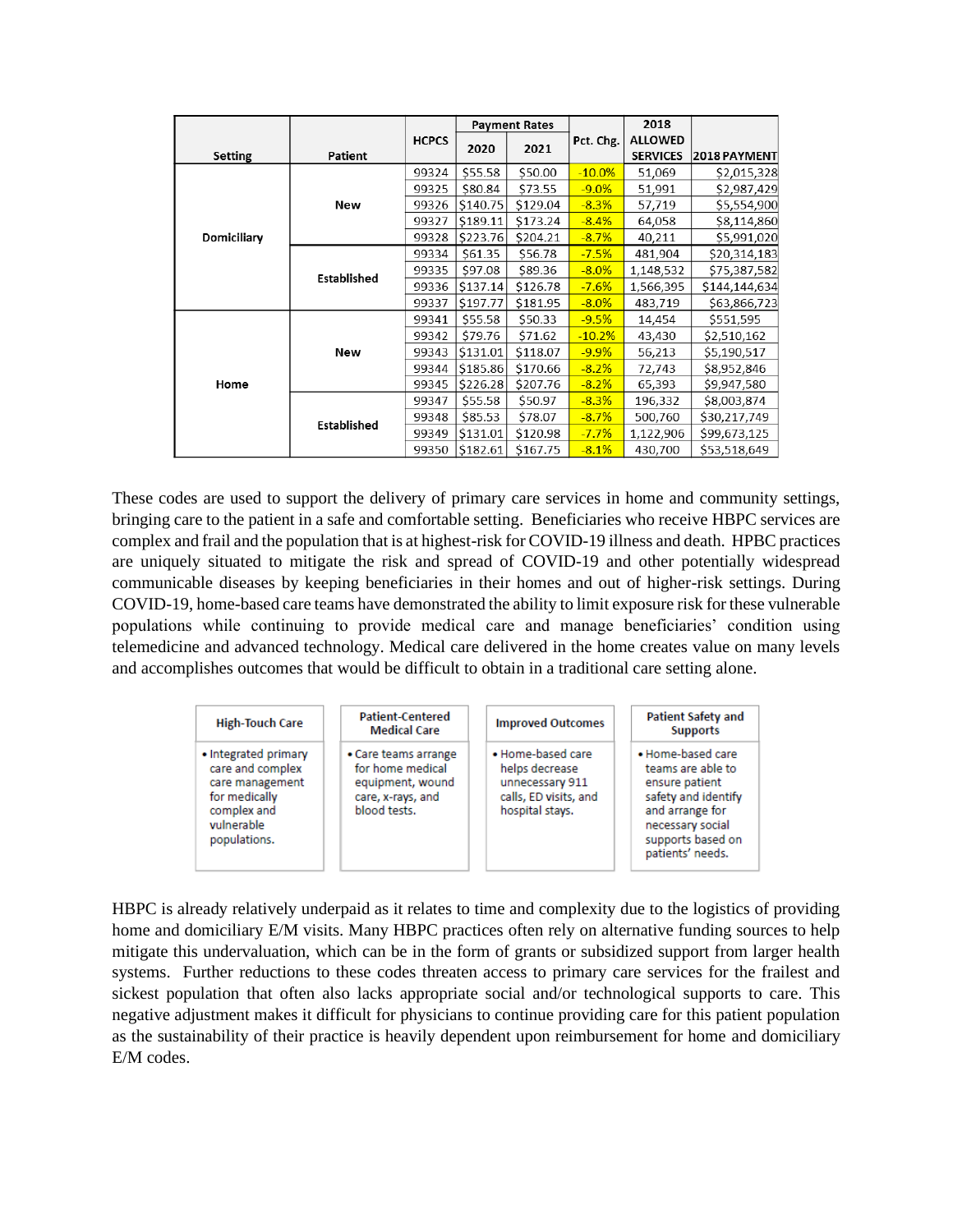We urge the Agency to consider the nursing facility care (99304 – 99318) and domiciliary (99324 – 99337) and home visits (99341 – 99350) to be analogous to the office/outpatient visit codes and make a positive adjustment to the work RVUs and reimbursements for those codes, and at a minimum to at least maintain payment rates at 2020 levels. This budget neutrality adjustment offers an opportunity to correct the relative underpayment for HBPC providers. We also ask CMS to consider allowing the complexity adjustment code (GPC1X) to be reported with these codes. We thank you for addressing this request and look forward to working with the Administration on improving access to medically necessary health care.

Sincerely,

Baylor Scott & White HouseCalls and Safe Transitions providers 4C Medical Group Allina Health American Academy of Home Care Medicine AMITA House Call Physicians Baltimore Healthcare at Home Bergen Geriatric Care, LLC Better at Home Medical Care Services Beyond Health Group Bloom Healthcare, Inc Bluestone Physician Services Capital Caring Health Christiana Care Health System Chronic Care Management, LLC Community Holistic Advanced Practice Nursing, CHAPN LLC Community Palliative Consultants Country Roads Housecalls DispatchHealth Dobar Medical Doctors Making Housecalls Elder Care of West Michigan Florida Mobile Physicians Genevive Geriatric Medicine Physician Assistants Geriatric Specialty Care of Nevada Geriatrics Medical Associates PLLC Grace at Home Home Centered Care Institute Homecare Doc, LLC HomeCare Physicians, Northwestern Medicine Regional Medical Group Homedica HouseCalls Hope Healthcare Hospice of the Piedmont, Inc. Housecall Physicians of Illinois Illinois Academy of Family Physicians In-Home Physicians INhouse Primary Care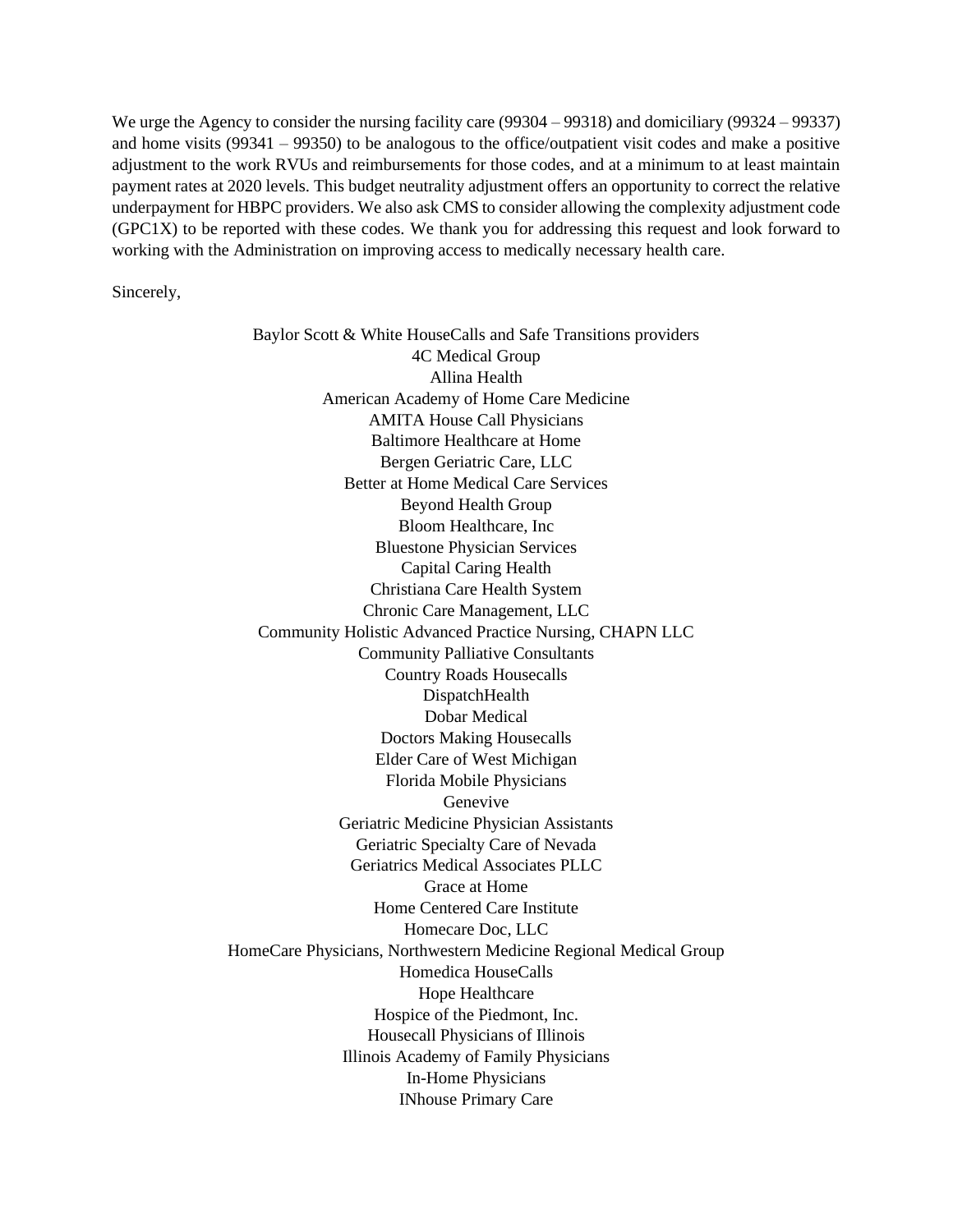Inland Community Housecalls Jefferson Park Medical Group, PC dba In-Home Physicians Jennifer Heffernan, MD Joliet Area Community Hospice Kathi Rubles, MD Ken Redcross, MD Kris Pyles-Sweet, MS, PA-C Laskeside Med, LLC dba Mason-Dixon Mobile Medicine Lotus Geriatric Nurse Practitioners Lyons Medical Care, PLLC Manhattan House Calls, PLLC Medical House Call Associates Medicine at Home MedStar House Call Program Michael T Bowersox, MD, Inc Home Care Medicine Michael Tom, The Queen's Medical Center Michol Negron DO, PC Millennium Physicians Group Mobile Physician Associates Mobile Physician Services, Inc. Modern Day Health Care Najam H. Khan, MD PA New Directions Primary Care N-Hall Medical Services LLC North Texas Medical Specialists NP Housecalls, PLLC OnSite Medical House Calls Palos Health PA's in Hospice and Palliative Medicine Patricia Porter Adams, ANP, LLC Phoenix Home Care, LLC Physicians at Home, Inc Primary Care House Calls, PA Priority House Calls LLC Providence Care Queen's Medical Center Geriatric House Calls Program Queens Medical Center Geriatrics Rita Laracuente, MD PA Rush University Senior Care Senior Care Clinic House Calls Summit Family Medicine Suzanne Marie Pinon, MD LLC The Queen's Medical Center/Health Care System Trusted and Innovative Healthcare UCSF Care at Home Ultra X Imaging Vanguard Medical Group Primary Care at Home